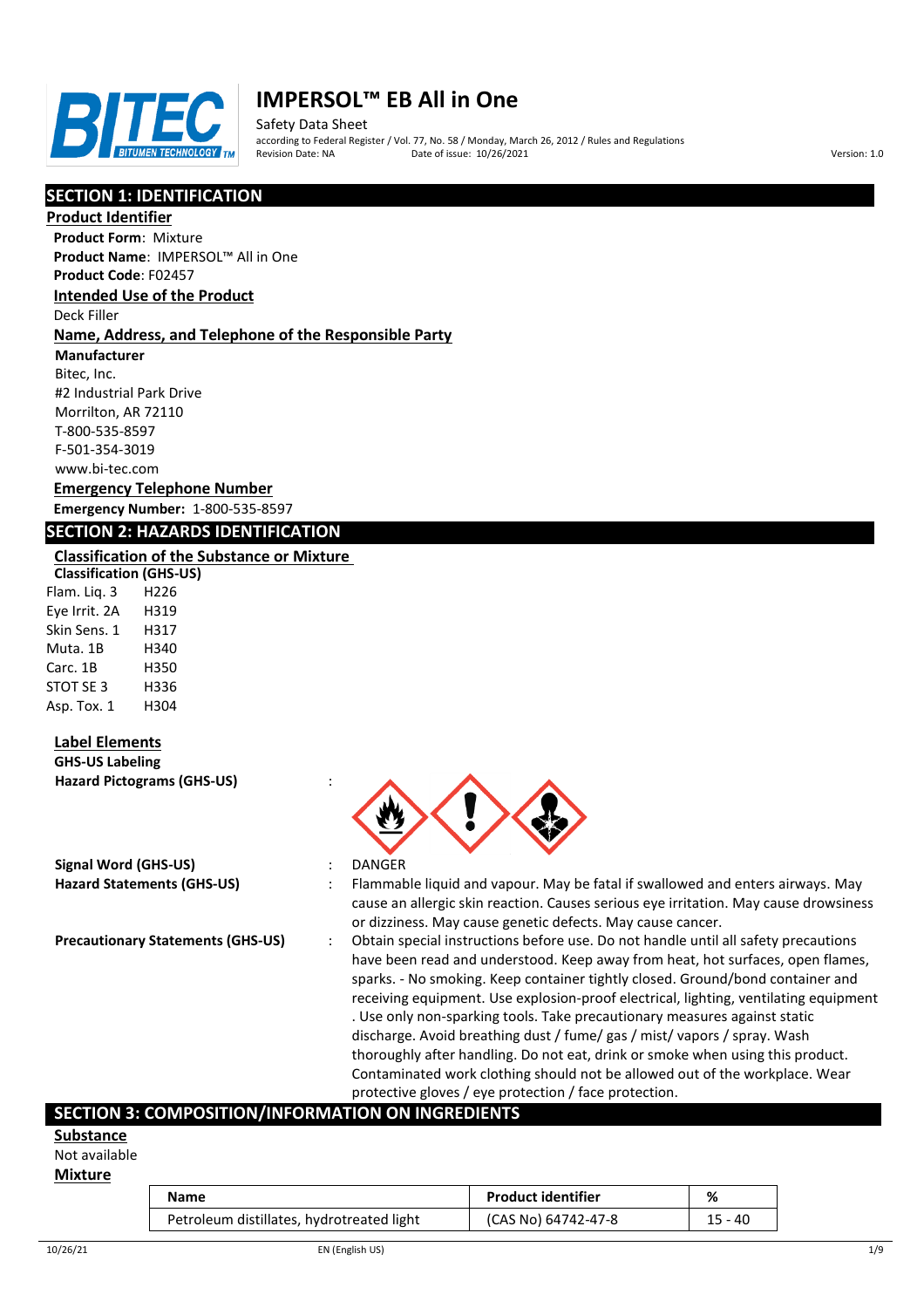#### Safety Data Sheet

According to Federal Register/Vol. 77, No. 58/Monday, March 26, 2012/Rules and Regulations

| <b>Name</b>                                                            | <b>Product identifier</b> | %         |
|------------------------------------------------------------------------|---------------------------|-----------|
| Solvent naphtha, petroleum, light aromatic                             | (CAS No) 64742-95-6       | $10 - 30$ |
| Silica: Crystalline, quartz                                            | (CAS No) 14808-60-7       | $1 - 5$   |
| Benzene, 1,2,4-trimethyl-                                              | (CAS No) 95-63-6          | $3 - 7$   |
| Nonane                                                                 | (CAS No) 111-84-2         | $1 - 5$   |
| Ceramic microspheres                                                   | (CAS No) 66402-68-4       | $5 - 10$  |
| Bis(1,2,2,6,6-pentamethyl-4-piperidyl)<br>sebacate                     | (CAS No) 41556-26-7       | $0.1 - 1$ |
| Decanedioic acid, methyl 1,2,2,6,6-<br>pentamethyl-4-piperidinyl ester | (CAS No) 82919-37-7       | $0.1 - 1$ |

## **SECTION 4: FIRST AID MEASURES**

### **Description of First Aid Measures**

**First-aid Measures General**: If exposed or concerned, get medical attention/advice. Show this safety data sheet to the doctor in attendance. Wash contaminated clothing before re-use. Never give anything to an unconscious person.

**First-aid Measures After Inhalation**: Remove to fresh air and keep at rest in a position comfortable for breathing. Get medical attention. If breathing is difficult, supply oxygen. If breathing has stopped, give artificial respiration.

**First-aid Measures After Skin Contact**: Remove affected clothing and wash all exposed skin with water for at least 15 minutes. Get medical attention immediately.

**First-aid Measures After Eye Contact**: Immediately flush with plenty of water for at least 15 minutes. Remove contact lenses if present and easy to do so. Get medical attention immediately. Continue rinsing.

**First-aid Measures After Ingestion**: rinse mouth thoroughly. Do not induce vomiting without advice from poison control center or medical professional. Get medical attention immediately.

### **SECTION 5: FIRE-FIGHTING MEASURES**

#### **Extinguishing Media**

**Suitable Extinguishing Media:** Use extinguishing measures that are appropriate to local circumstances and the surrounding environment.

**Unsuitable Extinguishing Media:** Do not use a heavy water stream.

### **Special Hazards Arising from the Substance or Mixture**

**Fire Hazard:** Product is flammable

**Explosion Hazard:** Product is not explosive.

**Reactivity:** Hazardous reactions will not occur under normal conditions.

### **Advice for Firefighters**

Use water spray or fog for cooling exposed containers. Exercise caution when fighting any chemical fire. Do not dispose of firefighting water in the environment. Vapors are heavier than air and may travel long distances along the ground to an ignition source and flash back.

**Firefighting Instructions:** Exercise caution when fighting any chemical fire.

**Protection During Firefighting:** Do not enter fire area without proper protective equipment, including respiratory protection. Hazardous Combustion Products: Carbon oxides (CO, CO<sub>2</sub>).

### **Reference to Other Sections**

Refer to section 9 for flammability properties.

### **SECTION 6: ACCIDENTAL RELEASE MEASURES**

### **Personal Precautions, Protective Equipment and Emergency Procedures**

**General Measures**: handle in accordance with good industrial hygiene and safety practice. Remove ignition sources.

**For Non-emergency Personnel**

**Protective Equipment:** Use appropriate personal protection equipment (PPE).

**Emergency Procedures:** Evacuate unnecessary personnel.

**For Emergency Responders**

**Protective Equipment:** Equip cleanup crew with proper protection.

**Emergency Procedures:** Ventilate area.

### **Environmental Precautions**

Prevent entry to sewers and public waters.

## **Methods and Material for Containment and Cleaning Up**

**For Containment:** Contain with dikes or absorbents to prevent migration and entry into sewers or streams. Absorb and/or contain spill with inert material.

**Methods for Cleaning Up:** Clear up spills immediately and dispose of waste safely.

# **Reference to Other Sections**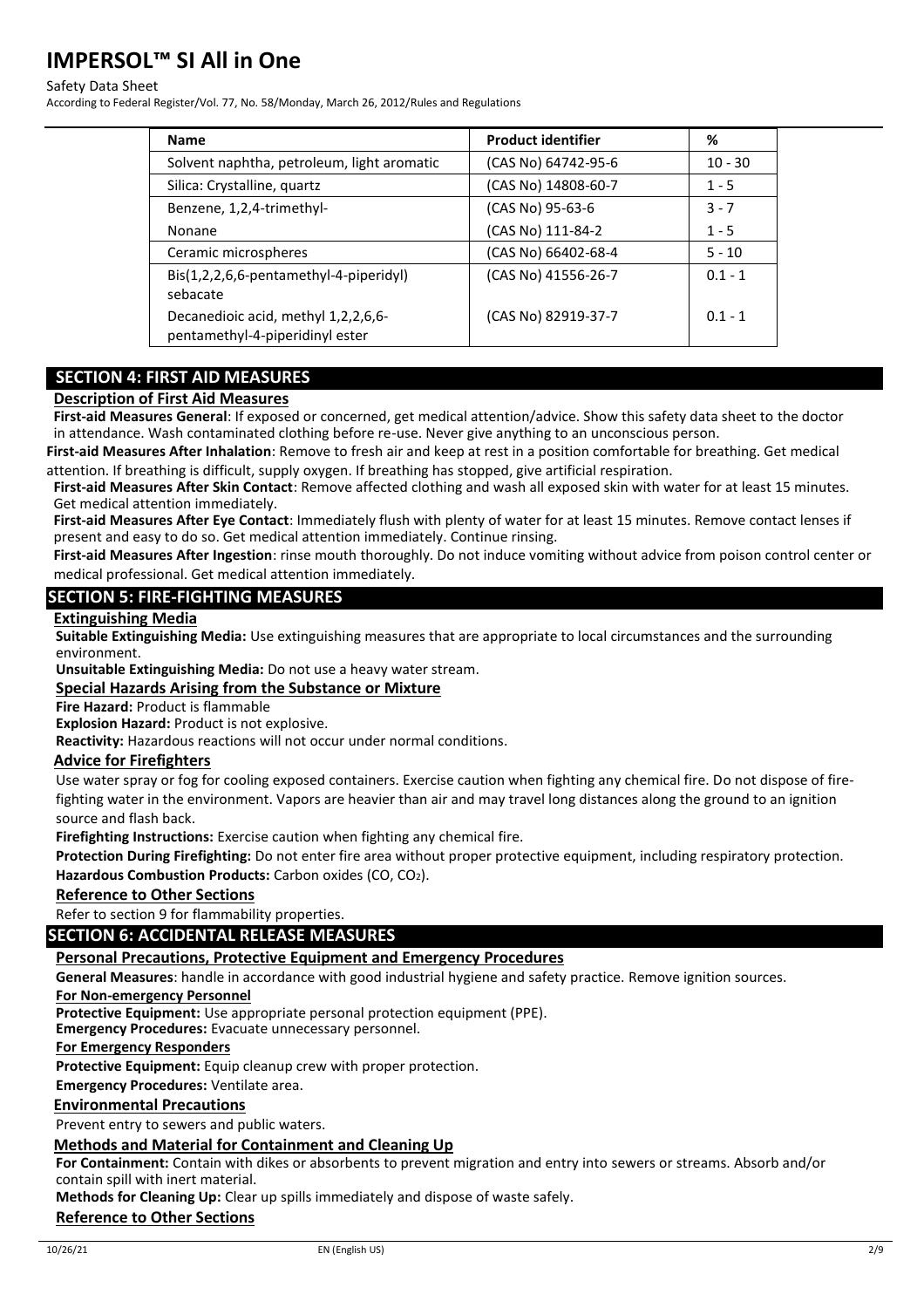#### Safety Data Sheet

According to Federal Register/Vol. 77, No. 58/Monday, March 26, 2012/Rules and Regulations

#### See Heading 8, Exposure Controls and Personal Protection.

### **SECTION 7: HANDLING AND STORAGE**

### **Precautions for Safe Handling**

**Hygiene Measures:** Wash hands and other exposed areas with mild soap and water before eating, drinking or smoking and when leaving work. Do not handle until all safety precautions have been read and understood. Handle in accordance with good industrial hygiene and safety procedures. Keep container closed when not in use. Keep away from heat, hot surfaces, sparks, open flames and other ignition sources. No smoking

### **Conditions for Safe Storage, Including Any Incompatibilities**

**Storage Conditions:** Store in dry, well-ventilated area. Keep container closed when not in use. Keep away from heat, hot surfaces, sparks, open flames and other ignition sources. No smoking.

**Incompatible Materials:** No known incompatibles for this product.

**Storage Area:** Store locked up. Store in a well-ventilated place. Keep cool.

**Special Rules on Packaging:** Keep only in original container.

### **SECTION 8: EXPOSURE CONTROLS/PERSONAL PROTECTION**

#### **Control Parameters**

| Petroleum distillates, hydrotreated light (64742-47-8) |                      |  |
|--------------------------------------------------------|----------------------|--|
| Remark (ACGIH)                                         | OELs not established |  |
| Remark (OSHA)                                          | OELs not established |  |

| Nonane (111-84-2)        |                                                                                |
|--------------------------|--------------------------------------------------------------------------------|
| ACGIH TWA (ppm)          | 200                                                                            |
| Remark (ACGIH)           | Threshold Limit Values (TLV Basis) Critical<br><b>Effects - CNS Impairment</b> |
| OSHA PEL (TWA) $(mg/m3)$ | 1050                                                                           |
| OSHA PEL (TWA) (ppm)     | 200                                                                            |

| Solvent naphtha, petroleum, light aromatic (64742-95-6) |                        |  |
|---------------------------------------------------------|------------------------|--|
| Remark (ACGIH)                                          | l OELs not established |  |
| Remark (OSHA)                                           | OELs not established   |  |

| Silica: Crystalline, quartz (14808-60-7) |                                                                      |
|------------------------------------------|----------------------------------------------------------------------|
| ACGIH TWA $(mg/m3)$                      | 0.025 (respirable fraction)                                          |
| OSHA PEL (TWA) (mg/m <sup>3</sup> )      | (30)/(%SiO2 + 2) total dust; (10)/(%SiO2 +<br>2) respirable fraction |
| OSHA PEL (TWA) (ppm)                     | $(250)/(%SiO2 + 5)$ respirable fraction                              |

| Titanium dioxide (13463-67-7)       |               |
|-------------------------------------|---------------|
| ACGIH TWA $(mg/m3)$                 |               |
| OSHA PEL (TWA) (mg/m <sup>3</sup> ) | 15 total dust |

| Ceramic materials and wares, chemicals (66402-68-4) |                      |
|-----------------------------------------------------|----------------------|
| Remark (ACGIH)                                      | OELs not established |
| Remark (OSHA)                                       | OELs not established |

| Benzene, 1,2,4-trimethyl- (95-63-6) |                      |
|-------------------------------------|----------------------|
| Remark (ACGIH)                      | OELs not established |
| Remark (OSHA)                       | OELs not established |

| Bis(1,2,2,6,6-pentamethyl-4-piperidyl) sebacate (41556-26-7) |                      |  |
|--------------------------------------------------------------|----------------------|--|
| Remark (ACGIH)                                               | OELs not established |  |
| Remark (OSHA)                                                | OELs not established |  |

| Decanedioic acid, methyl 1,2,2,6,6-pentamethyl-4-piperidinyl ester (82919-37-7) |                        |  |
|---------------------------------------------------------------------------------|------------------------|--|
| Remark (ACGIH)                                                                  | l OELs not established |  |
| Remark (OSHA)                                                                   | OELs not established   |  |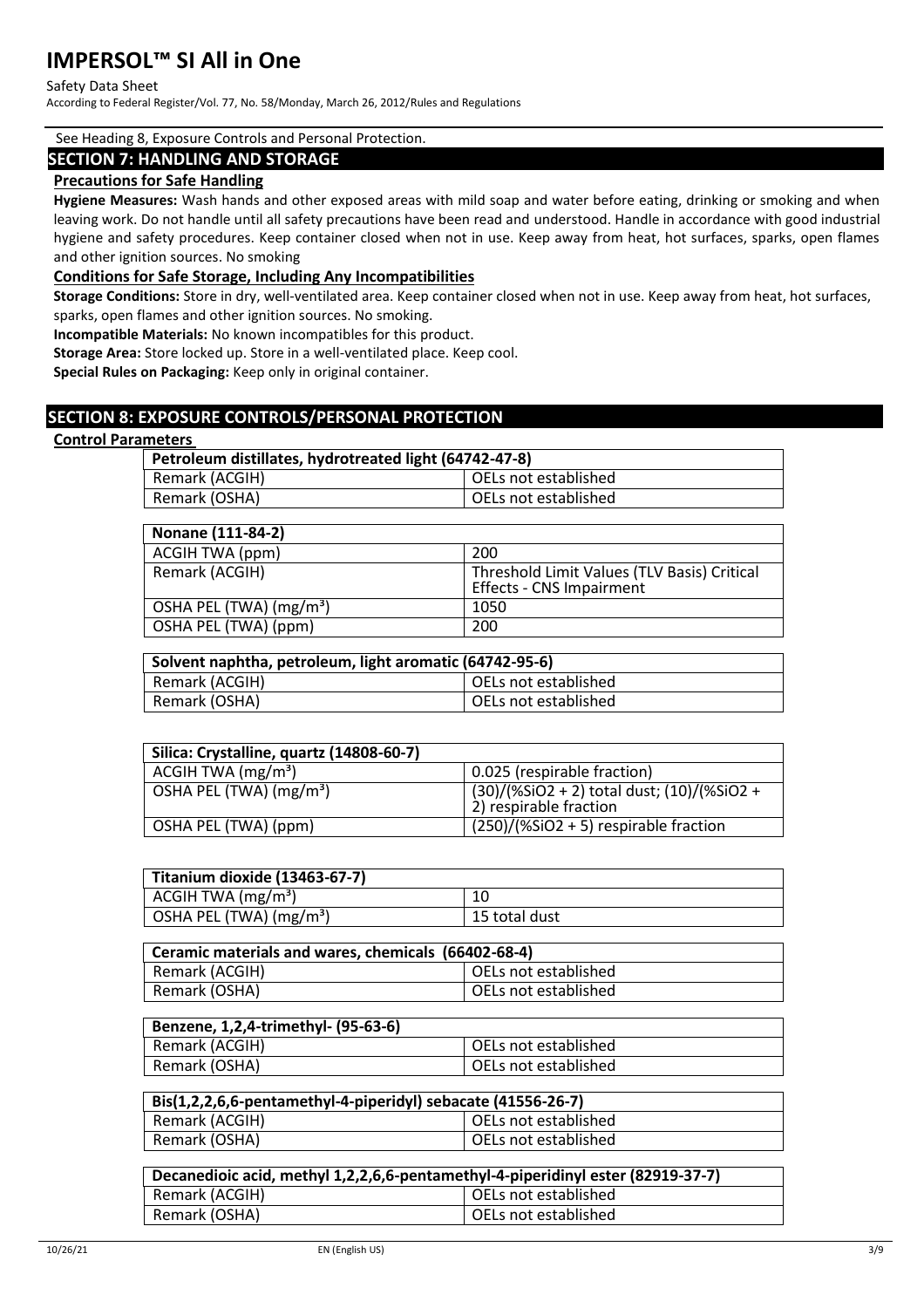Safety Data Sheet

According to Federal Register/Vol. 77, No. 58/Monday, March 26, 2012/Rules and Regulations

### **Exposure Controls**

**Appropriate Engineering Controls:** Provide adequate ventilation. Where reasonably practicable this should be achieved by the use of local exhaust ventilation and good general extraction. If these are not sufficient to maintain concentrations of particulates and any vapor below occupational exposure limits suitable respiratory protection must be worn.

**Personal Protective Equipment:** Gloves. Protective goggles. Wear chemically impervious apron over labcoat and full coverage clothing. Insufficient ventilation: wear respiratory protection

**Hand Protection:** Use gloves chemically resistant to this material when prolonged or repeated contact could occur. Gloves should be classified under Standard EN 374 or ASTM F1296. Suggested glove materials are: Neoprene, Nitrile/butadiene rubber, Polyethylene, Ethyl vinyl alcohol laminate, PVC or vinyl. Suitable gloves for this specific application can be recommended by the glove supplier. Change contaminated gloves immediately.

**Eye Protection:** Wear eye protection, including chemical splash goggles and a face shield when possibility exists for eye contact due to spraying liquid or airborne particles.

**Skin and Body Protection:** Wear long sleeves, and chemically impervious PPE/coveralls to minimize bodily exposure **Respiratory Protection:** Wear a NIOSH-approved (or equivalent) full-facepiece airline respirator in the positive pressure mode with emergency escape provisions. In case of inadequate ventilation or risk of inhalation of vapors, use suitable respiratory equipment with gas filter (type A2). Use a positive-pressure

air-supplied respirator if there is any potential for an uncontrolled release, exposure levels are not known, or any other circumstances where air-purifying respirators may not provide adequate protection.

**Environmental Exposure Controls:** Do not allow the product to be released into the environment. **Consumer Exposure Controls:** Do not eat, drink, or smoke during use.

## **SECTION 9: PHYSICAL AND CHEMICAL PROPERTIES**

**Information on Basic Physical and Chemical Properties** 

| Appearance                                                  | Liquid                 |
|-------------------------------------------------------------|------------------------|
| Odor                                                        | Slight hydrocarbon     |
| <b>Odor threshold</b>                                       | Not determined         |
| рH                                                          | Not available          |
| <b>Melting point / freezing point</b>                       | Not determined         |
| Initial boiling point and boiling range                     | 154-178 °C             |
| <b>Flash Point</b>                                          | 38-39.4 °C             |
| Evaporation rate (Ether = $1$ )                             | Greater than 1         |
| <b>Flammability (solid, gas)</b>                            | Not applicable         |
| Upper/lower flammability or explosive limits                | Not applicable         |
| Vapor pressure (Pa)                                         | 2 mm Hg at 20°C (68°F) |
| <b>Vapor Density</b>                                        | Heavier than air       |
| <b>Specific Gravity</b>                                     | 1.02                   |
| <b>Solubility in Water</b>                                  | Negligible             |
| Partition coefficient n-octonal/water<br>$($ Log :<br>Know) | Not Measured           |
| <b>Auto-ignition temperature</b>                            | Not available          |
| <b>Decomposition temperature</b>                            | Not available          |
| <b>Viscosity (cSt)</b>                                      | No data available      |
| <b>VOC Content</b>                                          | 525 g/liter            |

### **SECTION 10: STABILITY AND REACTIVITY**

**Reactivity:** Flammable liquid and vapour.

**Chemical Stability:** Stable under normal circumstances.

**Possibility of Hazardous Reactions:** No data available**.**

**Conditions to Avoid:** No flames, no sparks. Eliminate all sources of ignition. Heat. Prevent vapor accumulation.

**Incompatible Materials:** Strong acids. Strong alkalis. Oxidizing agents.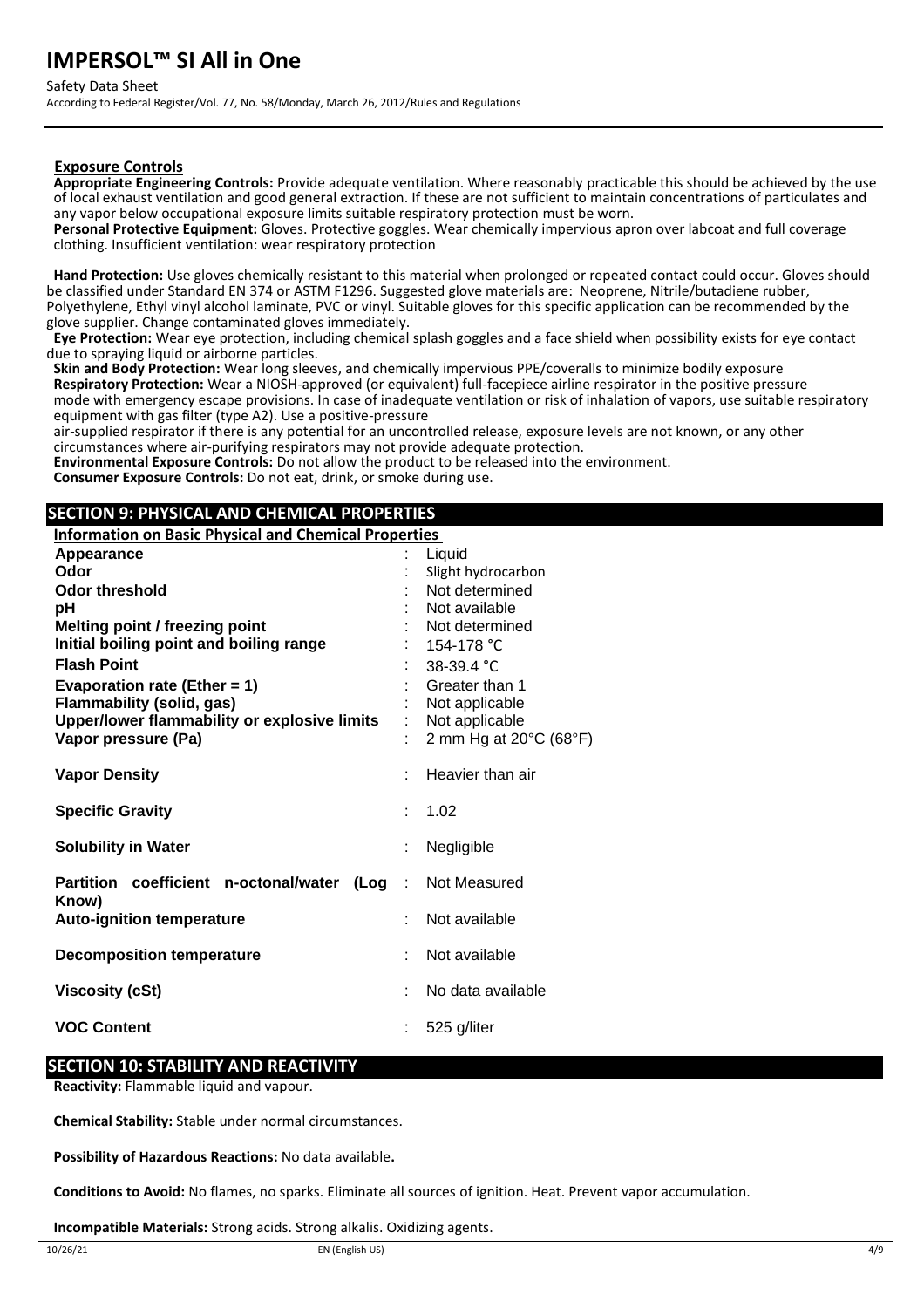Safety Data Sheet According to Federal Register/Vol. 77, No. 58/Monday, March 26, 2012/Rules and Regulations

## **Hazardous Decomposition Products:** No data available **SECTION 11: TOXICOLOGICAL INFORMATION**

### **11.1. Information on toxicological effects**

| <b>Acute toxicity</b> | : Not classified |
|-----------------------|------------------|
|-----------------------|------------------|

|  | Nonane (111-84-2) |
|--|-------------------|
|--|-------------------|

| INOIIdIIE (111-04-4)      |             |
|---------------------------|-------------|
| LC50 inhalation rat (ppm) | 3200 ppm/4h |
|                           |             |

## **Solvent naphtha, petroleum, light aromatic (64742-95-6)**

| LD50 dermal rabbit        | 2000 mg/kg  |
|---------------------------|-------------|
| LC50 inhalation rat (ppm) | 3400 ppm/4h |
|                           |             |

| Titanium dioxide (13463-67-7) |             |
|-------------------------------|-------------|
| LD50 oral rat                 | 10000 mg/kg |

| Benzene, 1,2,4-trimethyl- (95-63-6)                          |                                        |  |
|--------------------------------------------------------------|----------------------------------------|--|
| LD50 oral rat                                                | 3280 mg/kg                             |  |
| LD50 dermal rabbit                                           | $>$ 3160 mg/kg                         |  |
| ATE CLP (gases)                                              | 4500.000 ppmv/4h                       |  |
| ATE CLP (vapours)                                            | 11.000 mg/l/4h                         |  |
| ATE CLP (dust, mist)                                         | 1.500 mg/l/4h                          |  |
| Bis(1,2,2,6,6-pentamethyl-4-piperidyl) sebacate (41556-26-7) |                                        |  |
| LD50 oral rat                                                | 2615 mg/kg                             |  |
| <b>Skin corrosion/irritation</b>                             | : Not classified                       |  |
| Serious eye damage/irritation                                | : Causes serious eye irritation.       |  |
| Respiratory or skin sensitisation                            | : May cause an allergic skin reaction. |  |
| <b>Germ cell mutagenicity</b>                                | : May cause genetic defects.           |  |
| Carcinogenicity                                              | : May cause cancer.                    |  |
| Silica: Crystalline, quartz (14808-60-7)                     |                                        |  |
| <b>IARC</b> group                                            | 1 - Carcinogenic to humans             |  |

| Titanium dioxide (13463-67-7)                         |                                                 |  |
|-------------------------------------------------------|-------------------------------------------------|--|
| <b>IARC</b> group                                     | 2B - Possibly carcinogenic to humans            |  |
|                                                       |                                                 |  |
| <b>Reproductive toxicity</b>                          | : Not classified                                |  |
| Specific target organ toxicity (single<br>exposure)   | : May cause drowsiness or dizziness.            |  |
| Specific target organ toxicity (repeated<br>exposure) | : Not classified                                |  |
| <b>Aspiration hazard</b>                              | : May be fatal if swallowed and enters airways. |  |

 $\mathbf{I}$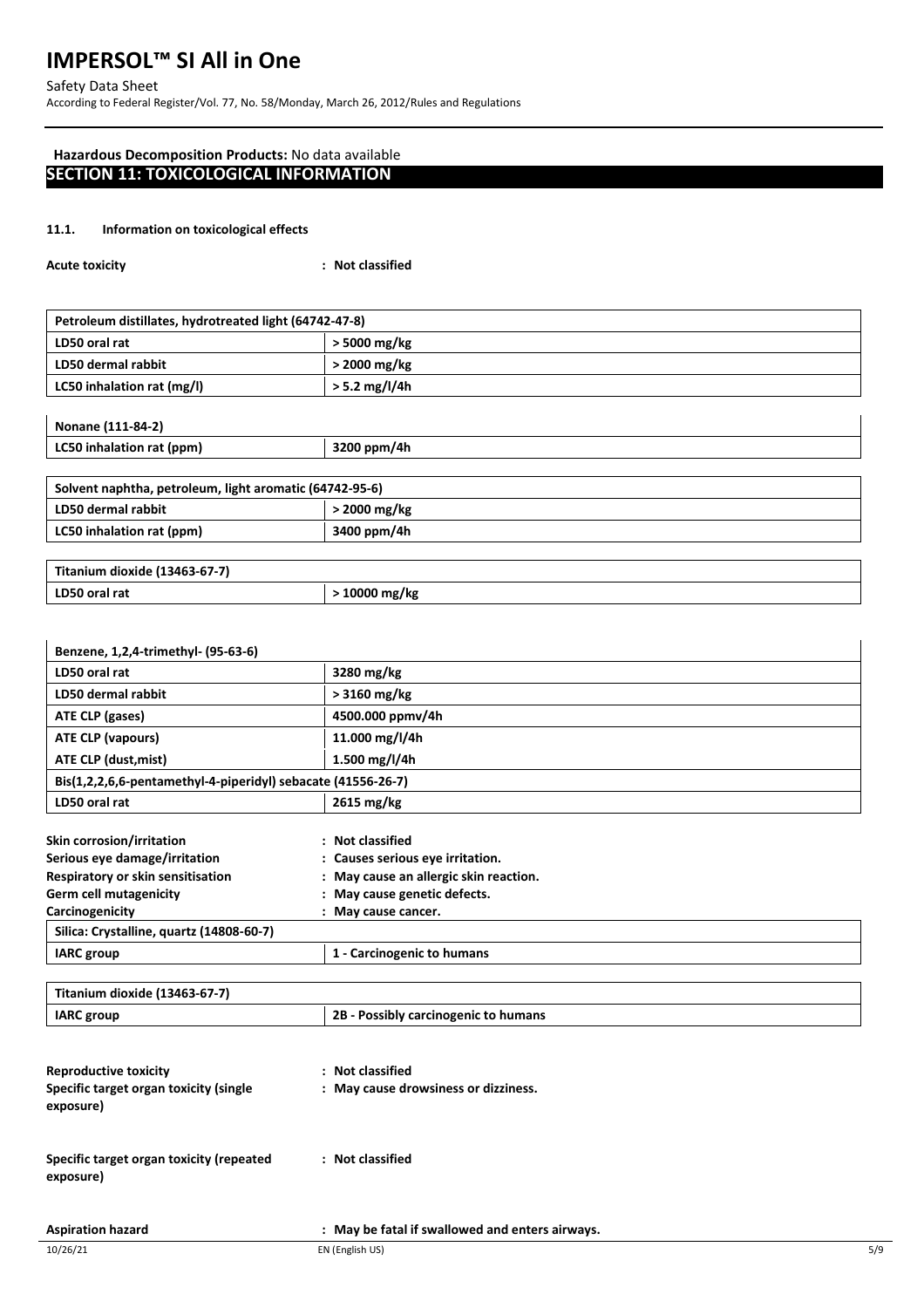#### Safety Data Sheet

According to Federal Register/Vol. 77, No. 58/Monday, March 26, 2012/Rules and Regulations

| Symptoms/injuries after inhalation   | : May cause irritation and damage to respiratory tissues. May cause drowsiness or<br>dizziness. |
|--------------------------------------|-------------------------------------------------------------------------------------------------|
| Symptoms/injuries after skin contact | : May cause an allergic skin reaction.                                                          |
| Symptoms/injuries after eye contact  | : Causes serious eye irritation.                                                                |
| Symptoms/injuries after ingestion    | : May cause gastrointestinal irritation.                                                        |
| <b>Chronic symptoms</b>              | : May cause cancer. May cause genetic defects.                                                  |

| <b>SECTION 12: ECOLOGICAL INFORMATION</b> |                                                                                                                             |
|-------------------------------------------|-----------------------------------------------------------------------------------------------------------------------------|
| 12.1. Toxicity                            |                                                                                                                             |
| Ecology - general                         | : Aquatic toxicity rating not determined. All possible measures should be<br>taken to prevent release into the environment. |

#### **12.2. Persistence and degradability**

| IMPERSOL™ SI All in One       |                  |
|-------------------------------|------------------|
| Persistence and degradability | Not established. |

### **12.3. Bioaccumulative potential**

No additional information available

### **12.4. Mobility in soil**

No additional information available

### **12.5. Other adverse effects**

An environmental hazard cannot be excluded in the event of unprofessional handling or disposal. Potentially toxic to aquatic life.

### **SECTION 13: DISPOSAL CONSIDERATIONS**

**Waste Disposal Recommendations:** Dispose of waste material in accordance with all local, regional, national, and international regulations.

### **SECTION 14: TRANSPORT INFORMATION**

**In Accordance with DOT** – UN1263 Paint (including paint, lacquer, enamel, stain, shellac solutions, varnish, polish, liquid filler, and liquid lacquer base), 3, III

**In Accordance with IMDG** – UN1263 Paint (including paint, lacquer, enamel, stain, shellac solutions, varnish, polish, liquid filler, and liquid lacquer base), 3, III

**In Accordance with IATA** – UN1263 Paint (including paint, lacquer, enamel, stain, shellac solutions, varnish, polish, liquid filler, and liquid lacquer base), 3, III

**In Accordance with TDG** – UN1263 Paint (including paint, lacquer, enamel, stain, shellac solutions, varnish, polish, liquid filler, and liquid lacquer base), 3, III

## **SECTION 15: REGULATORY INFORMATION**

## **15.1. US Federal regulations**

# **IMPERSOL™ SI All in One**

All chemical substances in this product are listed in the EPA (Environment Protection Agency) TSCA (Toxic Substances Control Act) Inventory or are exempt

| SARA Section 311/312 Hazard | Immediate (acute) health hazard |
|-----------------------------|---------------------------------|
| <b>Classes</b>              | Delayed (chronic) health hazard |
|                             | Fire hazard                     |
|                             |                                 |

| Cumene (98-82-8)                         |         |  |
|------------------------------------------|---------|--|
| Listed on United States SARA Section 313 |         |  |
| <b>CERCLA RQ</b>                         | 5000 lb |  |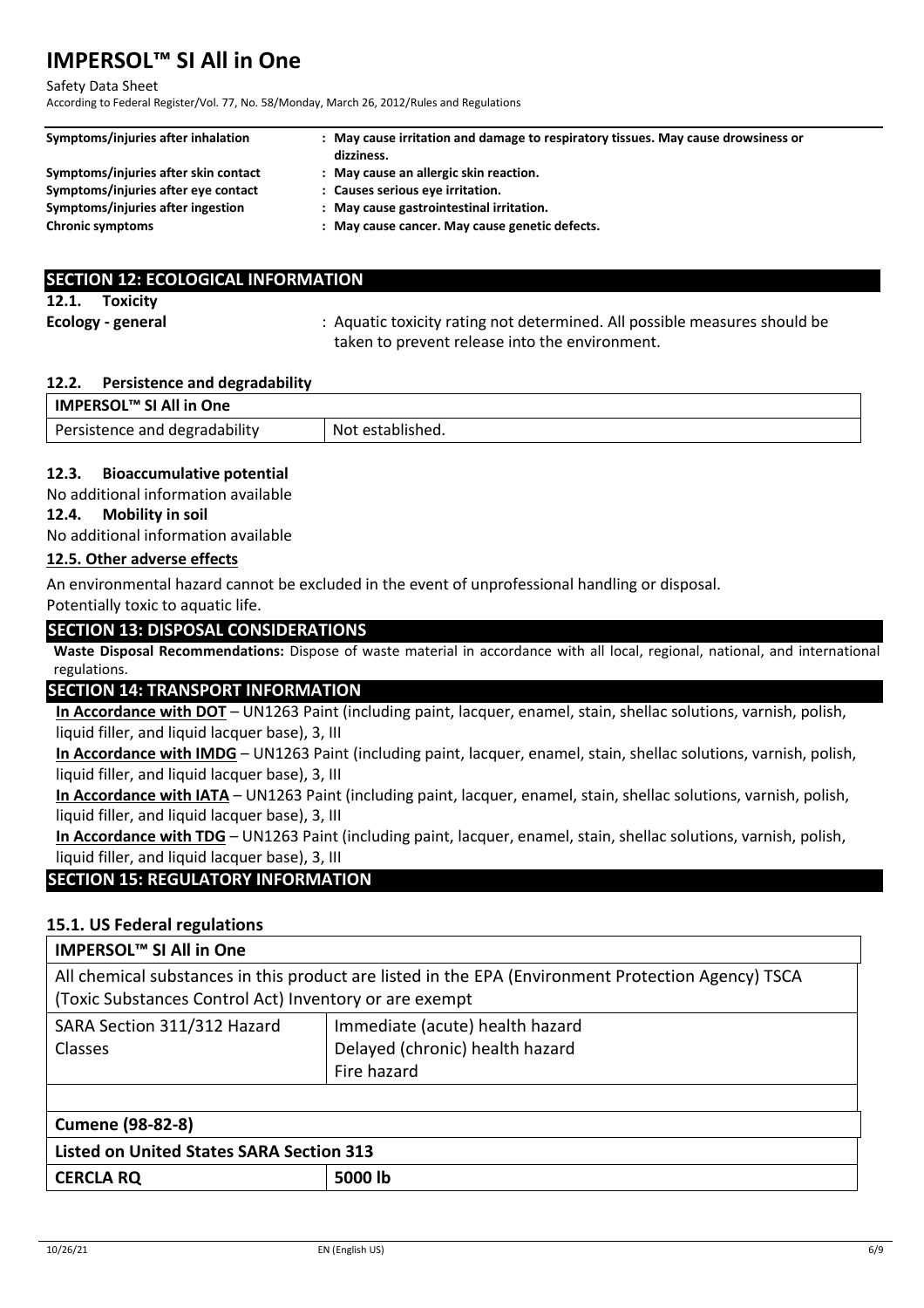### Safety Data Sheet

According to Federal Register/Vol. 77, No. 58/Monday, March 26, 2012/Rules and Regulations

| Benzene, 1,2,4-trimethyl- (95-63-6)             |  |
|-------------------------------------------------|--|
| <b>Listed on United States SARA Section 313</b> |  |
|                                                 |  |
| Xylenes (o-. m-. p- isomers) (1330-20-7)        |  |

| Xylenes (o-, m-, p- isomers) (1330-20-7) |        |  |
|------------------------------------------|--------|--|
| Listed on United States SARA Section 313 |        |  |
| CERCLA RQ                                | 100 lb |  |

## **15.2. International regulations No additional information available**

## **15.3. US State regulations**

California Proposition 65

WARNING: This product contains, or may contain, trace quantities of a substance(s) known to the state of California to cause cancer and/or reproductive toxicity

| <b>Cumene (98-82-8)</b> |                     |                     |                        |                   |
|-------------------------|---------------------|---------------------|------------------------|-------------------|
| U.S. - California -     | U.S. - California - | U.S. - California - | U.S. - California -    | No significance   |
| Proposition 65 -        | Proposition 65 -    | Proposition 65 -    | Proposition 65 -       | risk level (NSRL) |
| Carcinogens List        | Developmental       | Reproductive        | Reproductive           |                   |
|                         | Toxicity            | Toxicity - Female   | <b>Toxicity - Male</b> |                   |
| Yes                     | No                  | No.                 | No                     | NA                |

| Silica: Crystalline, quartz (14808-60-7) |                     |                     |                        |                   |
|------------------------------------------|---------------------|---------------------|------------------------|-------------------|
| U.S. - California -                      | U.S. - California - | U.S. - California - | U.S. - California -    | No significance   |
| Proposition 65 -                         | Proposition 65 -    | Proposition 65 -    | Proposition 65 -       | risk level (NSRL) |
| Carcinogens List                         | Developmental       | Reproductive        | Reproductive           |                   |
|                                          | Toxicity            | Toxicity - Female   | <b>Toxicity - Male</b> |                   |
| Yes                                      | No                  | No                  | No                     | <b>NA</b>         |

| Nickel oxide (1313-99-1) |                     |                     |                        |                   |
|--------------------------|---------------------|---------------------|------------------------|-------------------|
| U.S. - California -      | U.S. - California - | U.S. - California - | U.S. - California -    | No significance   |
| Proposition 65 -         | Proposition 65 -    | Proposition 65 -    | Proposition 65 -       | risk level (NSRL) |
| Carcinogens List         | Developmental       | Reproductive        | Reproductive           |                   |
|                          | Toxicity            | Toxicity - Female   | <b>Toxicity - Male</b> |                   |
| Yes                      | No.                 | No                  | No                     | <b>NA</b>         |

| Titanium dioxide (13463-67-7) |                     |                     |                        |                   |
|-------------------------------|---------------------|---------------------|------------------------|-------------------|
| U.S. - California -           | U.S. - California - | U.S. - California - | U.S. - California -    | No significance   |
| Proposition 65 -              | Proposition 65 -    | Proposition 65 -    | Proposition 65 -       | risk level (NSRL) |
| Carcinogens List              | Developmental       | Reproductive        | Reproductive           |                   |
|                               | Toxicity            | Toxicity - Female   | <b>Toxicity - Male</b> |                   |
| Yes                           | No                  | No                  | No                     | NА                |
| Nonane (111-84-2)             |                     |                     |                        |                   |

## **Nonane (111-84-2)**

U.S. - New Jersey - Right to Know Hazardous Substance List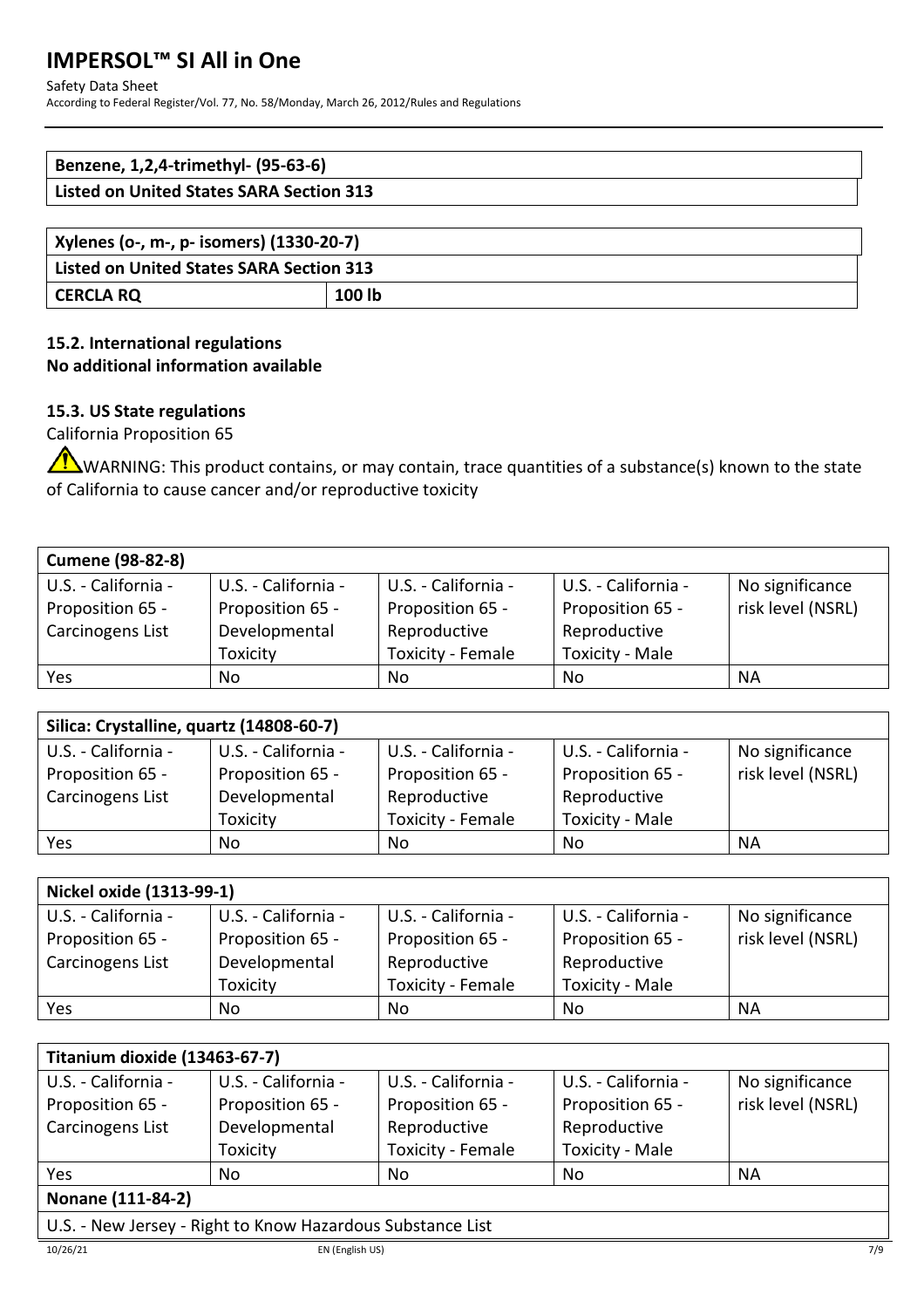### Safety Data Sheet

According to Federal Register/Vol. 77, No. 58/Monday, March 26, 2012/Rules and Regulations

## **Titanium dioxide (13463-67-7)**

- U.S. Massachusetts Right To Know List
- U.S. Pennsylvania RTK (Right to Know) List

# **Cumene (98-82-8)**

- U.S. Massachusetts Right To Know List
- U.S. New Jersey Right to Know Hazardous Substance List
- U.S. Pennsylvania RTK (Right to Know) Environmental Hazard List

# **Silica: Crystalline, quartz (14808-60-7)**

- U.S. New Jersey Right to Know Hazardous Substance List
- U.S. Pennsylvania RTK (Right to Know) List
- U.S. Massachusetts Right To Know List

# **Nickel oxide (1313-99-1)**

- U.S. Massachusetts Right To Know List
- U.S. New Jersey Right to Know Hazardous Substance List
- U.S. Pennsylvania RTK (Right to Know) Environmental Hazard List

## **Titanium dioxide (13463-67-7)**

- U.S. Massachusetts Right To Know List
- U.S. New Jersey Right to Know Hazardous Substance List
- U.S. Pennsylvania RTK (Right to Know) List

# **Silica, amorphous, precipitated and gel (112926-00-8)**

- U.S. New Jersey Right to Know Hazardous Substance List
- U.S. Pennsylvania RTK (Right to Know) List
- U.S. Massachusetts Right To Know List

# **Benzene, 1,2,4-trimethyl- (95-63-6)**

- U.S. New Jersey Right to Know Hazardous Substance List
- U.S. Massachusetts Right To Know List
- U.S. Pennsylvania RTK (Right to Know) Environmental Hazard List

## **Xylenes (o-, m-, p- isomers) (1330-20-7)**

- U.S. Massachusetts Right To Know List
- U.S. New Jersey Right to Know Hazardous Substance List
- U.S. Pennsylvania RTK (Right to Know) Environmental Hazard List

|                      | SECTION 16: OTHER INFORMATION, INCLUDING DATE OF PREPARATION OR LAST REVISION |  |
|----------------------|-------------------------------------------------------------------------------|--|
| <b>Revision date</b> | 10/26/21                                                                      |  |

**Other Information :** This document has been prepared in accordance with the SDS requirements of the OSHA Hazard Communication Standard 29 CFR 1910.1200.